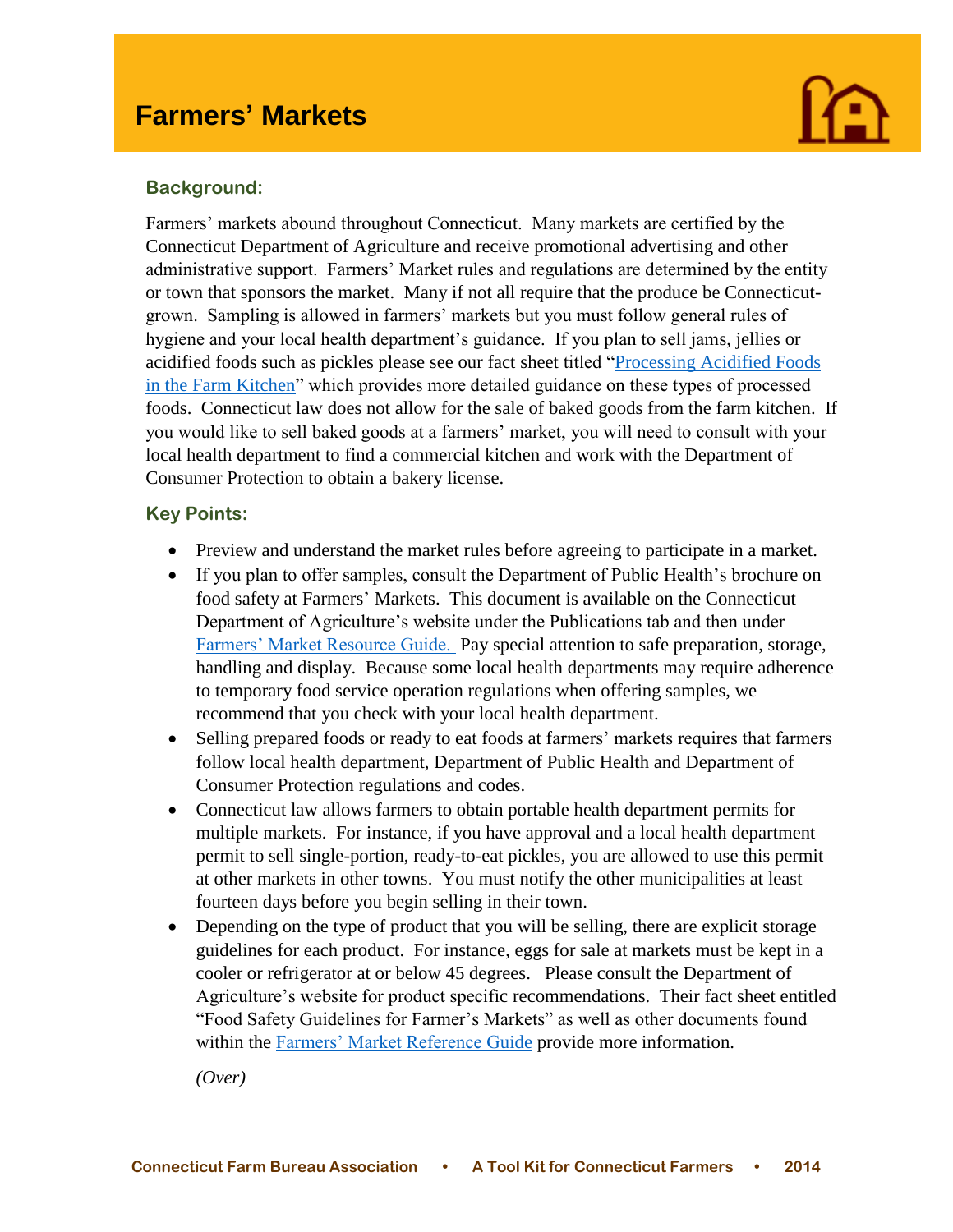## **2 Farmers' Markets** *(continued)*

- The sale of locally produced Connecticut wine is now permitted at farmers' markets through application with the Liquor Control Division of the Department of Consumer Protection.
- Applicants must have an active manufacturing permit and are allowed to sell at up to three farmers' markets per year.

### **Statute:**

## Public Act No. 06-52 - **AN ACT CONCERNING FARMER'S MARKETS.**

Section 1. (NEW) (*Effective from passage*) (a) For purposes of this section:

(1) "Farmers' market" means a cooperative or nonprofit enterprise or association that consistently occupies a given site throughout the season, which operates principally as a common marketplace for a group of farmers, at least two of whom are selling Connecticutgrown fresh produce, to sell Connecticut-grown farm products directly to consumers, and where the farm products sold are produced by the participating farmers with the sole intent and purpose of generating a portion of household income;

(2) "Fresh produce" means fruits and vegetables that have not been processed in any manner;

(3) "Certified farmers' market" means a farmers' market that is authorized by the commissioner to operate;

(4) "Farmer's kiosk" means a structure or area located within a certified farmers' market used by a farm business to conduct sales of Connecticut-grown farm products;

(5) "Connecticut-grown" means produce and other farm products that have a traceable point of origin within Connecticut;

(6) "Farm" has the meaning ascribed to it in subsection (q) of section 1-1 of the general statutes;

(7) "Farm products" means any fresh fruits, vegetables, mushrooms, nuts, shell eggs, honey or other bee products, maple syrup or maple sugar, flowers, nursery stock and other horticultural commodities, livestock food products, including meat, milk, cheese and other dairy products, food products of "aquaculture", as defined in subsection (q) of section 1-1 of the general statutes, including fish, oysters, clams, mussels and other molluscan shellfish taken from the waters of the state or tidal wetlands, products from any tree, vine or plant and their flowers, or any of the products listed in this subdivision that have been processed by the participating farmer, including, but not limited to, baked goods made with farm products.

(b) A farmer's kiosk at a certified farmers' market shall be considered an extension of the farmer's business and regulations of Connecticut state agencies relating to the sale of farm products on a farm shall govern the sale of farm products at a farmer's kiosk.

(c) A farmer offering farm products for sale at a certified farmers' market shall obtain and maintain any license required to sell such products.